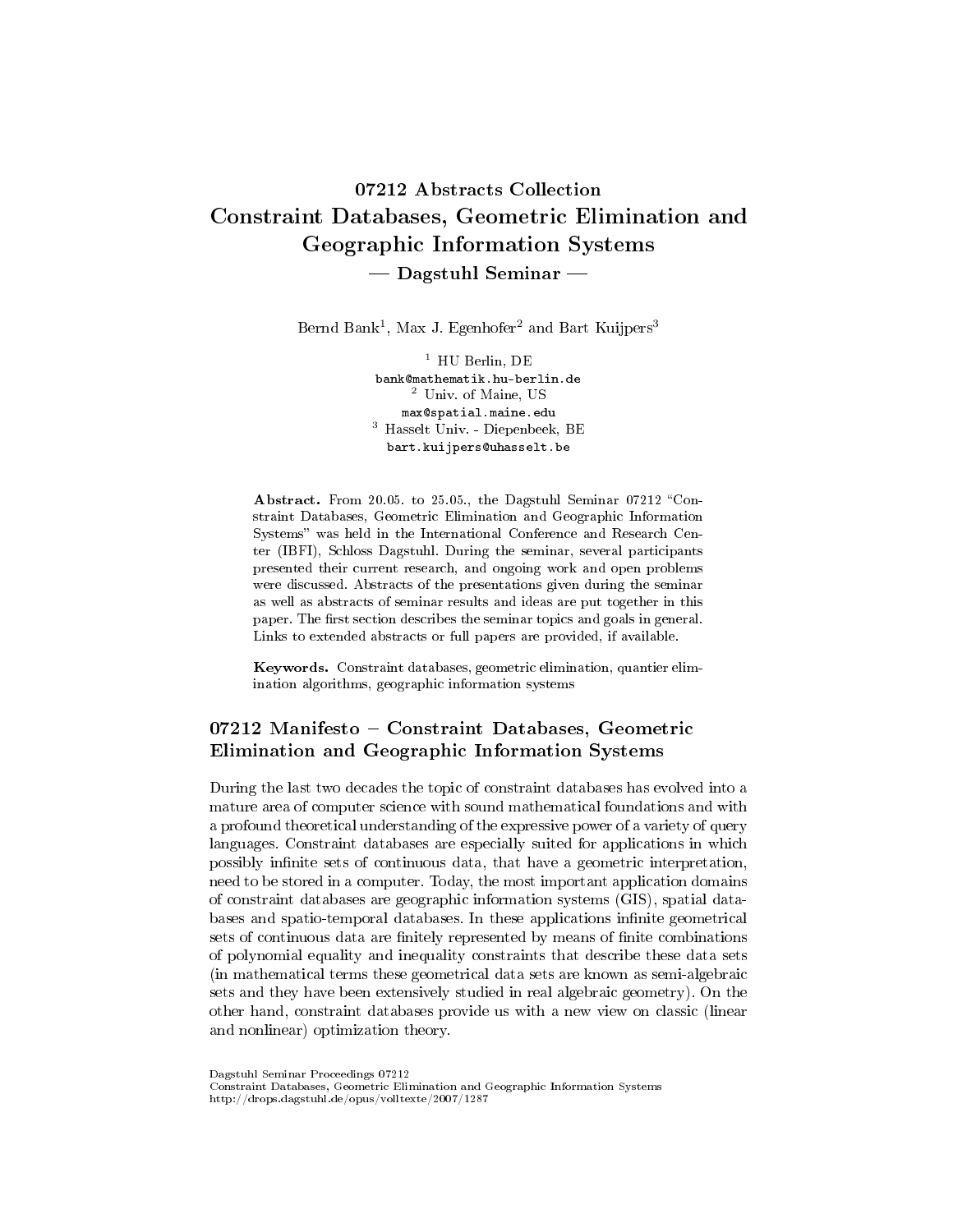2 B. Bank, M. J. Egenhofer and B. Kuijpers

Keywords: Constraint databases, elimination procedures, geographical information systems

Joint work of: Bank, Bernd; Egenhofer, Max; Heintz, Joos; Kuijpers, Bart; Revesz, Peter

Extended Abstract: <http://drops.dagstuhl.de/opus/volltexte/2007/1282>

# Relevance of Elimination Theory for Constraint Data Bases and Geographic Information Systems

Marc Giusti (Ecole Polytechnique - Palaiseau, F)

The talk was a survey on the contributions of the TERA group to elimination theory, in the most illustrative and geometric way, trying to avoid as most as possible mathematical jargon.

The purpose was to convince the attending members of the communities of CDB and GIS of the relevance of this theory. See: http://tera.medicis.polytechnique.fr

I presented an algorithm whose idea goes back to Kronecker, performing a "geometric solving" of a system of polynomial equations as encountered in CDBs for example. It can be presented as a "generic" projection of the solution set on a linear space of dimension just 1 more.

Different data structures to encode polynomials were discussed, as well as upper and lower bounds of complexity, in the complex and real case.

Eventually I exhibited a situation with much more worst complexity, and another one warning that truncation of analytic equations to polynomials is a wild operation.

Keywords: Elimination, gemetric solving, Kronecker

### A lower bound for the complexity of linear optimization from a quantifier-elimination point of view

Rafael Grimson (Hasselt University, B)

We discuss the impact of data structures in quantifier elimination.

We analyze the arithmetic complexity of the feasibility problem in linear optimization theory as a quantifier-elimination problem. For the case of polyhedra defined by  $2n$  halfspaces in  $\mathbb{R}^n$  we prove that, if dense representation is used to code polynomials, any quantifier-free formula expressing the set of parameters describing nonempty polyhedra has size  $\Omega(4^n)$ .

Keywords: Quantifier elimination, dense representation, instrinsic, lower bound

Extended Abstract: <http://drops.dagstuhl.de/opus/volltexte/2007/1283>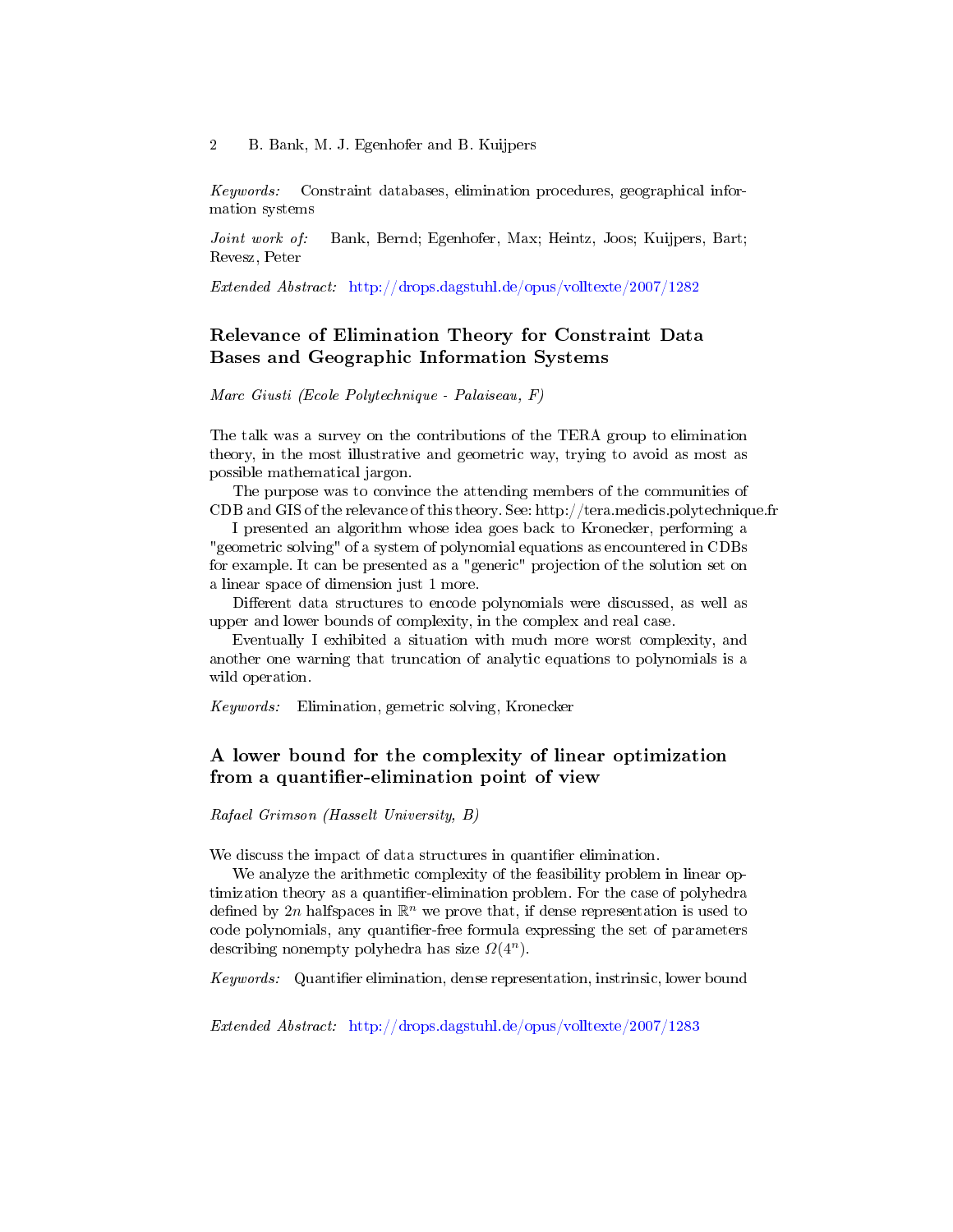# Constraint Database Complexity and Programming

Joos Heintz (University of Cantabria, E)

This talk focuses on software engineering (programming) and complexity issues in FO-querying of constraint data bases.

There exists a close connection between constraint database and elimination theory. On one side efficient elimination algorithms are needed for efficient querying of constraint data bases, on the other hand the constraint database base approach may be used in order to specify fundamental tasks in effective elimination theory and (semi-) algebraic geometry.

The notion of geometric query is introduced for the characterization of tasks like the resultant computation in effective algebraic geometry.

There exist two traditions in elimination theory, coming from the very beginning of algebraic geometry (geometric elimination) and logics (quantifier elimination).

The geometric tradition starts with Faulhaber (1622), Newton, Bézout (1779) and finds its general expression in Kroneckert's paper "Grundzüge einer arithmetischen Theorie der algebraischen Grössen" (1882).

The logic tradition starts with Tarski in 1930 (first published in 1948).

(Standard) constraint database theory relies on the logical tradition (quanti fier elimination). The generality of this approach leads to highly inefficient query algorithms. This fact inhibits the development of software which meets the complexity requirements of real world applications. Moreover, many important tasks, where constraint databases might be applied, remain out of the scope of the traditional theory (e. g. the computation of extremal points in optimization tasks).

This practical inadequacy of traditional constraint database theory is due to the fact that (polynomial) equation and inequality solving is not captured by the standard notion of quantifier elimination in logics. Moreover, in this context canonical elimination expressions do neither exist. However, the geometric tradition of elimination theory covers both aspects. In particular, the aspect of canonical elimination expressions becomes relevant when elimination procedures are iteratively used.

In order to remedy this situation in constraint database theory, the new feature of (generalized) sample point query is introduced.

In this talk I exhibit a series of elimination tasks (including a quite natural interpolation task which models realistically existing constraint database applications), which require intrinsically exponential time, even when alternative data structures and types (like circuit encoding of polynomials) are used. This exponential time behavior is also an intrinsic feature of geometric queries.

The proof is based on the numerically meaningful algorithmic restriction that the procedures under consideration are "branching parsimonious" (this means that unavoidable divisions have to be replaced by de  $\mathbb{R}$  and  $\mathbb{R}$  rule - like limits).

Since 1995 the first incremental geometric elimination algorithms were developed by the international TERA (Turbo Evaluation and Rapid Algorithms)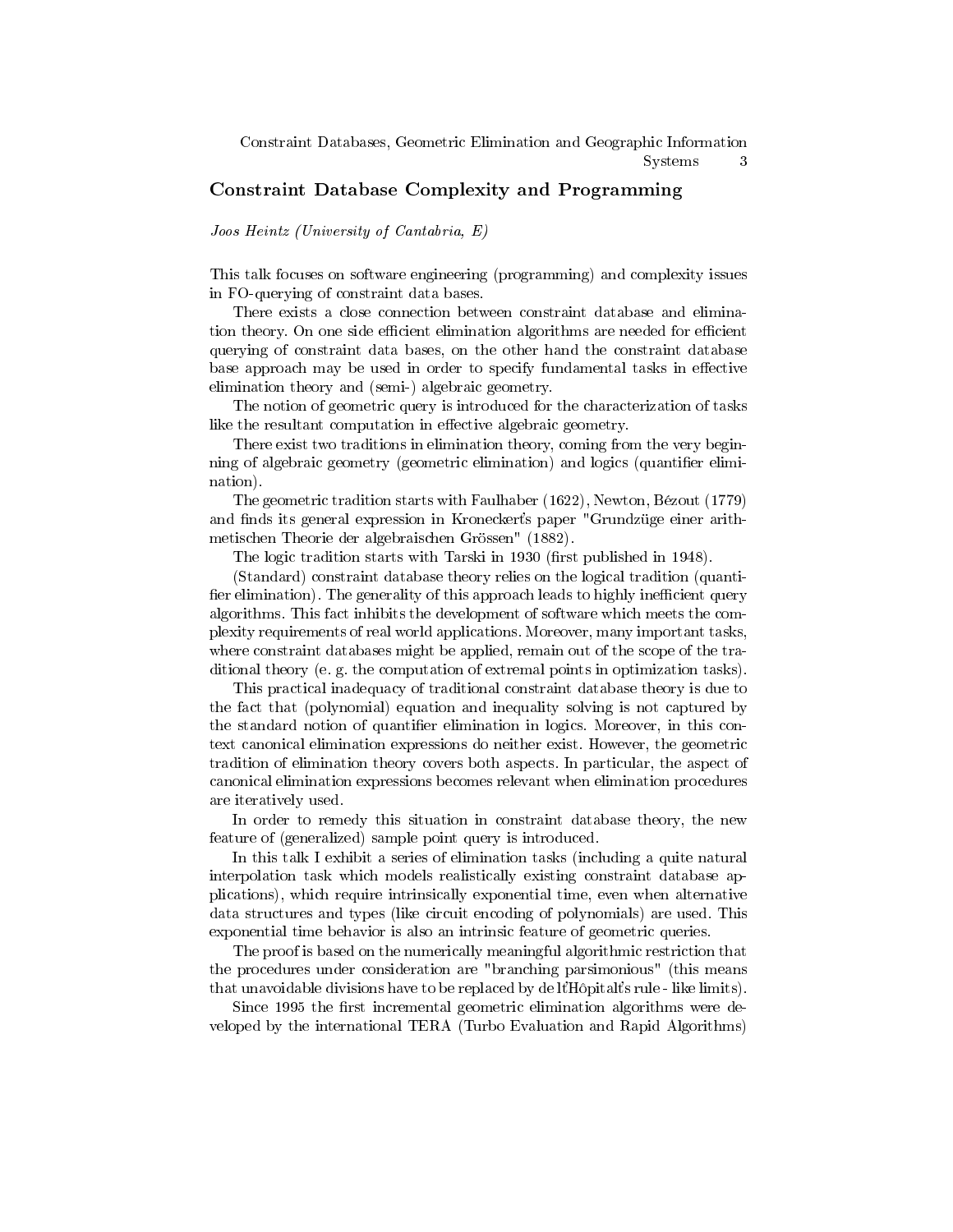#### 4 B. Bank, M. J. Egenhofer and B. Kuijpers

group. The final outcome was the "Kronecker" software package written by  $G$ . Lecerf and collaborators (http://www.math.uvsq.fr/ lecerf/software/kronecker).

It turns out that all known approaches to elimination and polynomial equation solving (based on rewriting, linear algebra or incremental techniques like the TERA algorithms) rely on principles that unavoidably lead to intrinsically exponential time complexities in the worst case.

Joint work with B. Kuijpers (Hasselt University, Belgium), G. Matera and P. Solernó (Argentina)

 $Keywords:$  Quantifier elimination, geometric elimination theory, sample point query

### The Dedale Constraint Database System

Bart Kuijpers (Hasselt University, B)

We present the Dedale system, developed at INRIA, Paris in the second half of the 1990s. Dedale is a prototype of a constraint database system with application to spatial databases.

At the heart of the Dedale implementation is a relational algebra which works on the symbolic representation of linear spatial relations. We discuss the implementation of this algebra and look at the algorithms form computational geometry used in there.

A description of Dedale can also be found in the recent textbook by Güting and Schneider.

### References

- 1. S. Grumbach, Implementing linear constraint databases, in Proceed- ings of the 2nd Workshop on Constraint Databases and Applications, vol. 1191 of Lecture Notes in Computer Science, Berlin, 1997, Springer- Verlag, pp. 105-115.
- 2 S. Grumbach, P. Rigaux, M. Scholl, and L. Segoufin, DEDALE, a spatial constraint database, in Sixth International Work- shop on Database Programming Languages, vol. 1369 of Lecture Notes in Computer Science, Springer-Verlag, 1998, pp. 124-135.
- 3 S. Grumbach and J. Su, Towards practical constraint databases, in Proceedings of the 15th ACM SIGACT-SIGMOD-SIGART Sympo- sium on Principles of Database Systems, New York, 1996, ACM Press, pp. 28-39.
- 4 R. Güuting and M. Schneider. Moving Object Databases. Morgan Kauf- mann, 2005.

Keywords: Constraint database, Dedale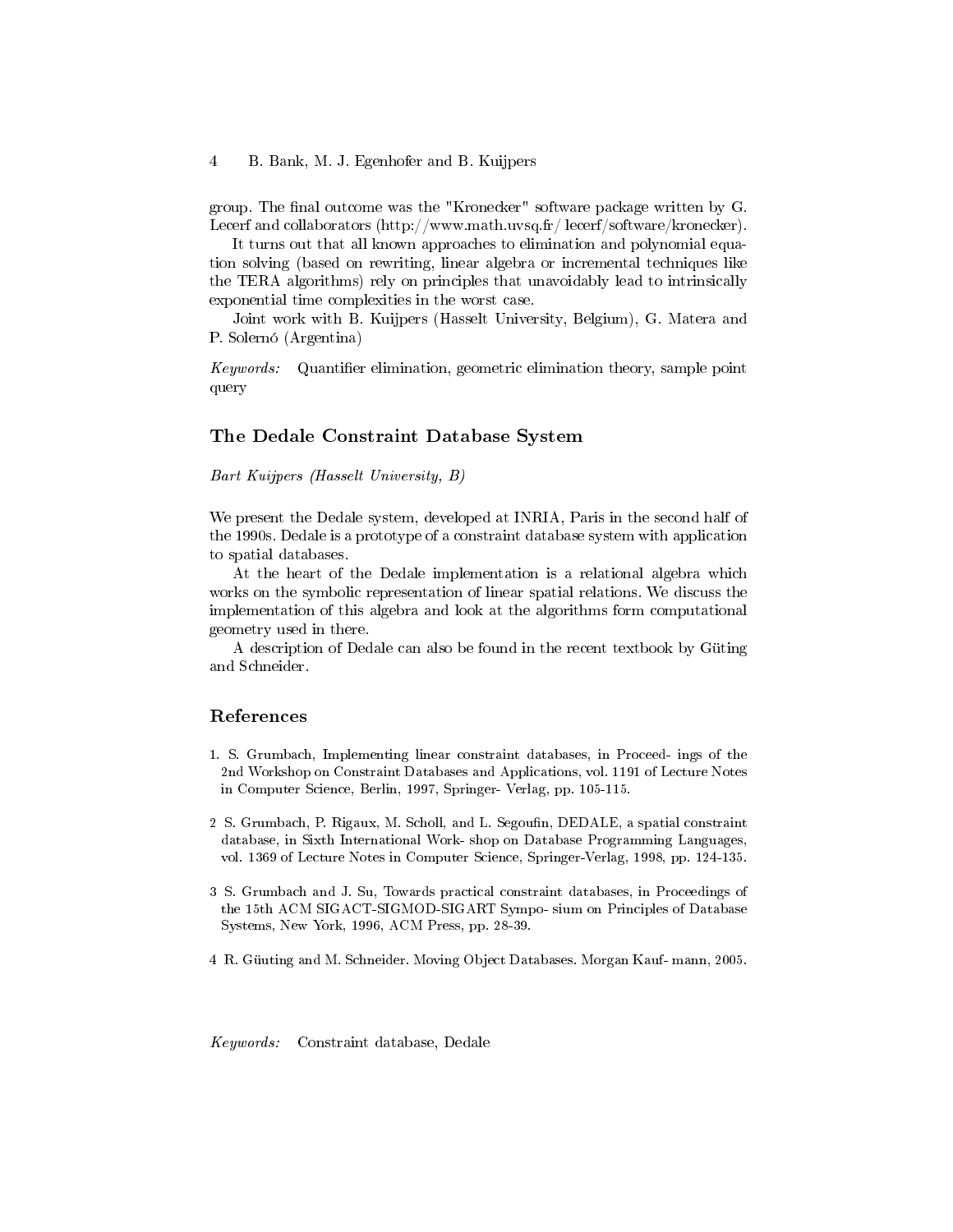Constraint Databases, Geometric Elimination and Geographic Information Systems 5

### Rotations, Shifts and Wavelet Filter Banks

Lutz Lehmann (HU Berlin, D)

The aim of this talk is to demonstrate the practical utility of algebraic elimination procedures on the example of the layout of wavelet filter banks. To this end, the method of Groebner basis - eliminating all variables at once - and Kronecker's method - eliminating one variable at a time - were compared on several instances of the example.

The application of the results of such a computation was then explained in the context of the process of wavelet image compression. Finally, to make the connection between the two parts, the structure of a wavelet filter bank was exhibited as a composition of several shifts and rotations. As a consequence, optimizing the wavelet filters is a polynomial problem in the rotation parameters.

 $Keywords:$  Computational algebraic geometry, signal filter constructions

# Spatiotemporal Interpolation and Constraint Databases for a GIS Application: Ozone in the Contiguous U.S.

#### Lixin Li (Georgia Southern University, USA)

It is important to conduct research on the connection between air pollution such as ozone and human health on a large scale with respect to area and population. A GIS-based geostatistical approach has been used to do spatial interpolation for environmental exposure analysis in the work of (Liao et al. 2006). However the geostatistical analyst in ArcGIS could not handle the spatiotemporal interpolation, and computationally this approach is not efficient for large datasets. In our paper, using a set of spatiotemporal data with annual ozone concentration measurements in the contiguous U.S. during 1994 and 1999, we address the following challenging issues in conducting such research: spatiotemporal interpolation, comparison of spatiotemporal interpolation methods, data representation, visualization, and analysis of population exposure to ozone.

The shape function based spatiotemporal interpolation method has been used in this paper to estimate the ozone concentrations at any unmeasured location and time. Using the leave-one-out cross-validation, we compute error statistics to compare the shape function and IDW (Inverse Distance Weighting) methods. It is shown that the shape function method is better than IDW in terms of MAPE (Mean Absolute Percentage Error) and algorithm complexity. We illustrate how to use constraint databases to represent the interpolation results efficiently and accurately. For generating maps of annual ozone concentrations, we propose a new approach to select locations to interpolate and visualize: picking U.S. census block centroids as sample locations. The advantage of this approach is to generate more sample points in the areas with more intensive human activities.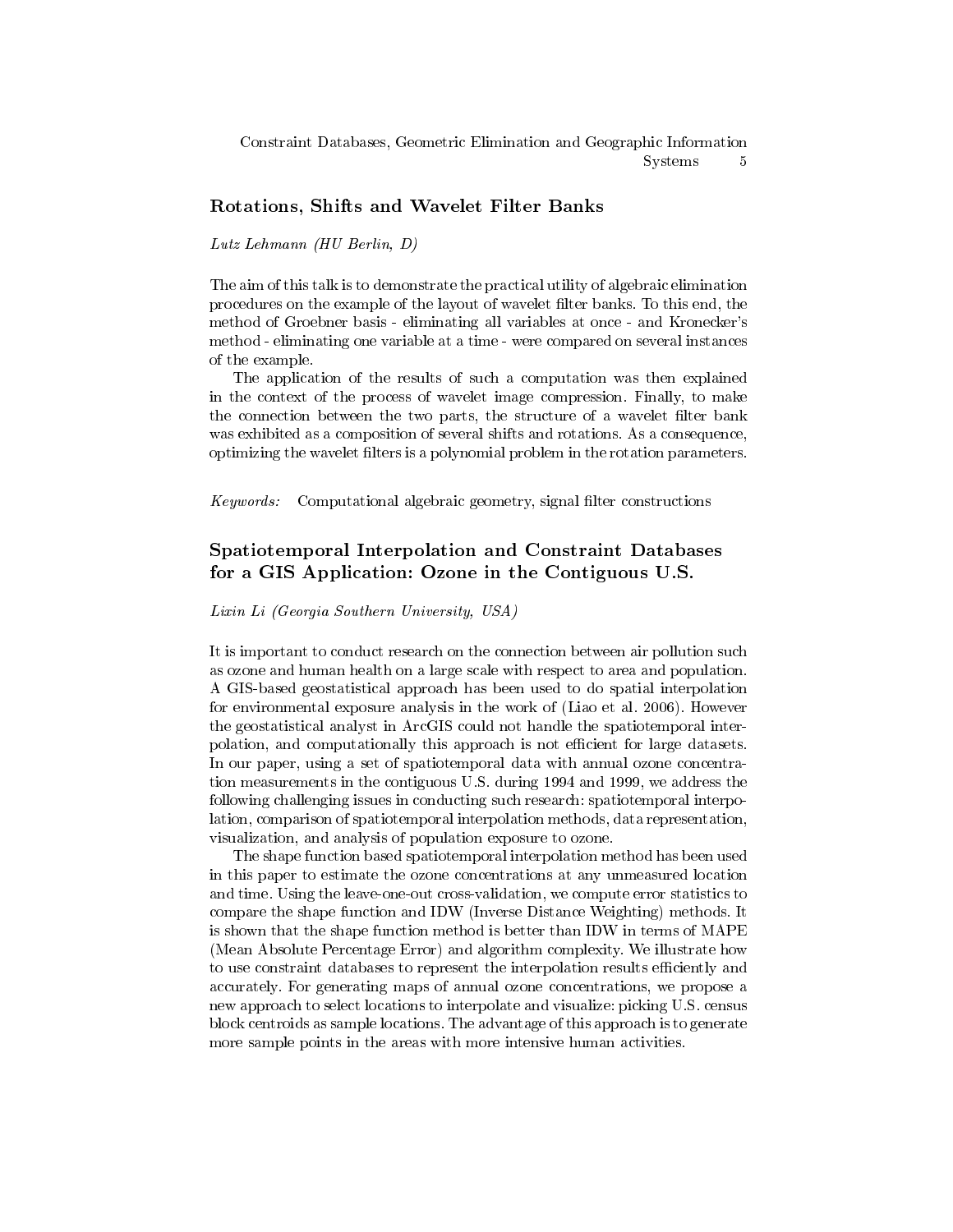#### 6 B. Bank, M. J. Egenhofer and B. Kuijpers

In our experiment, there were about 8, 000, 000 sample points selected per year. Traditional GIS techniques are insufficient in handling such kind of spatiotemporal data. The visualization results of ozone concentration distribution at the census tract level in the contiguous U.S. from 1994 to 1999 are illustrated. We also analyze the population exposure to ozone in the year of 1999 according to different ozone concentration levels following the recommendations given by the U.S. EPA on air quality. Our finding is that in the year of 1999,  $9.8\%$  total population in the contiguous U.S. has been exposed to a high risk ozone level, 78.7% to a moderate risk, and only 11.5% to a low risk.

Keywords: Shape functions, spatiotemporal interpolation, constraint databases, ozone, population exposure

Joint work of: Li, Lixin; Zhang, Xingyou; Piltner, Reinhard

### Checking the Integrity of Spatial Integrity Constraints

Stephan Mäs (Univ. der Bundeswehr - Neubiberg, D)

Integrity constraints play a major role when the quality of spatial data is checked by automatic procedures. Nevertheless the possibilities of checking the internal consistency of the integrity constraints themselves are hardly researched jet. This work analyses the applicability of reasoning techniques like the composition of spatial relations and constraint satisfaction in networks of constraints to find conflicts and redundancies in sets of spatial semantic integrity constraints. These integrity rules specify relations among entity classes. Such relations must hold to assure that the data is fitting to the semantics intended by the data model. For spatial data many semantic integrity constraints are based on spatial properties described for example through qualitative topological or metric relations. Since integrity constraints are defined at the class level, the reasoning properties of these spatial relations can not directly be applied. Therefore a set of class relations has been dened which, combined with the instance relations, enables for the specification of integrity constraints and to reason about them.

Keywords: Semantic Integrity Constraints, Spatial Relations, Class Level Relations, Reasoning, Consistency of Constraints, Constraint Networks

Full Paper: <http://drops.dagstuhl.de/opus/volltexte/2007/1285>

See also: Mäs, Stephan (2007): Reasoning About Spatial Semantic Integrity Constraints. Accepted for publication at the Cosit 2007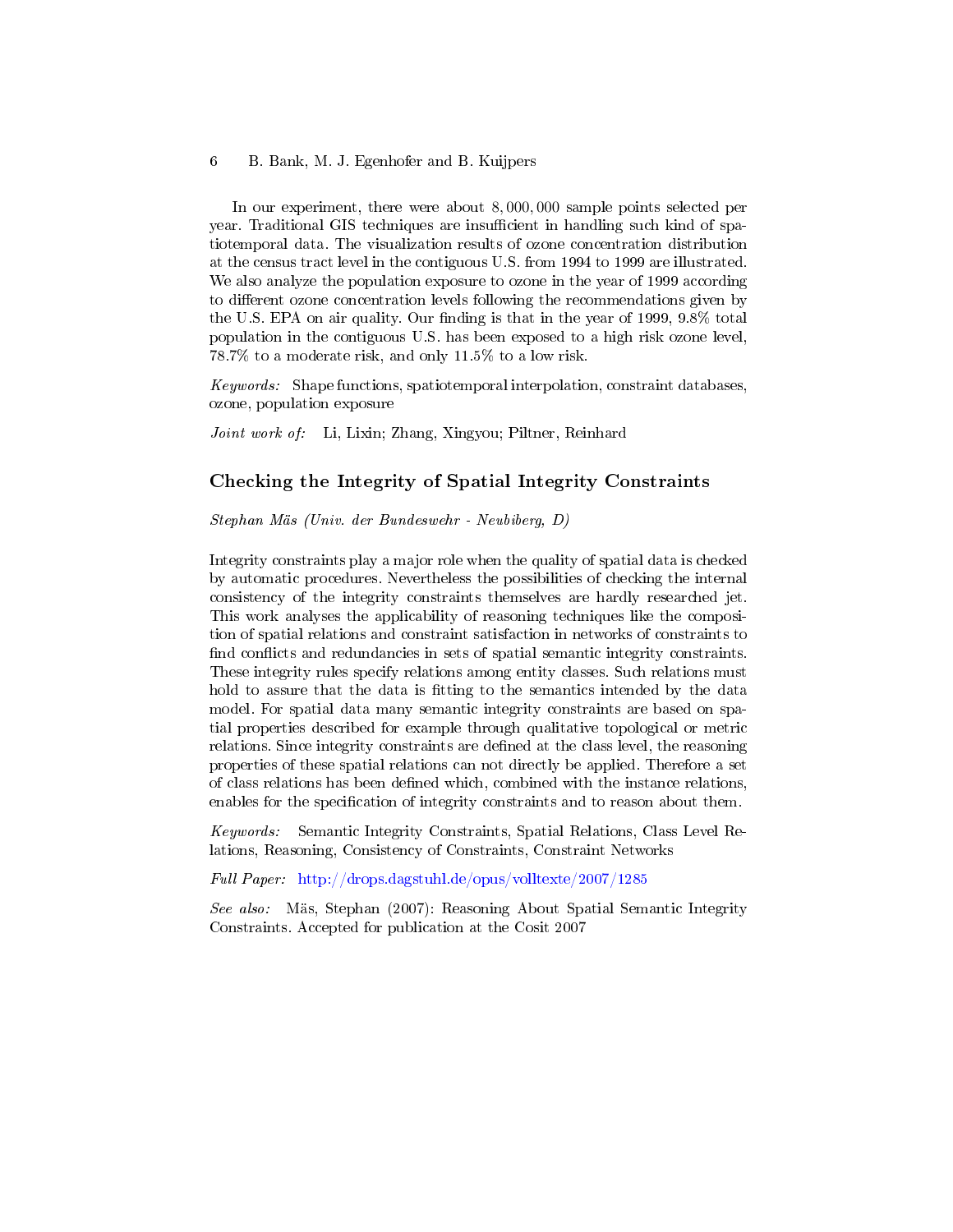Constraint Databases, Geometric Elimination and Geographic Information Systems 7

# An analytic solution to the alibi query in the bead model for moving object data

Walied Othman (Hasselt University, B)

Moving objects produce trajectories, which are stored in databases by means of finite samples of time-stamped locations. When also speed limitations in these sample points are known, beads can be used to model the uncertainty about the object's location in between sample points.

In this setting, a query of particular interest, that has been studied in the literature of geographic information systems (GIS), is the alibi query. This boolean query asks whether two moving objects can have physically met. This adds up to deciding whether the necklaces of beads of these objects intersect. This problem can be reduced to deciding whether two beads intersect.

Since, existing software to solve this problem fails to answer this question within a reasonable time, we propose an analytical solution to the alibi query, which can be used to answer the alibi query in constant time, a matter of milliseconds or less, for two single beads and in time proportional to the product of their lengths for necklaces of beads.

 $Keywords:$  Beads, uncertainty, alibi, query, solution, quantifier elimination, constraint database

Joint work of: Kuijpers, Bart; Othman, Walied

Full Paper: <http://drops.dagstuhl.de/opus/volltexte/2007/1286>

# Constraint Databases and Geographic Information Systems

Peter Revesz (University of Nebraska, USA)

Constraint databases and geographic information systems share many applications. However, constraint databases can go beyond geographic information systems in efficient spatial and spatiotemporal data handling methods and in advanced applications. This survey mainly describes ways that constraint databases go beyond geographic information systems. However, the survey points out that in some areas constraint databases can learn also from geographic information systems.

Keywords: Constraint databases, geographic information systems, moving objects, spatiotemporal data, visualization

Full Paper: <http://drops.dagstuhl.de/opus/volltexte/2007/1281>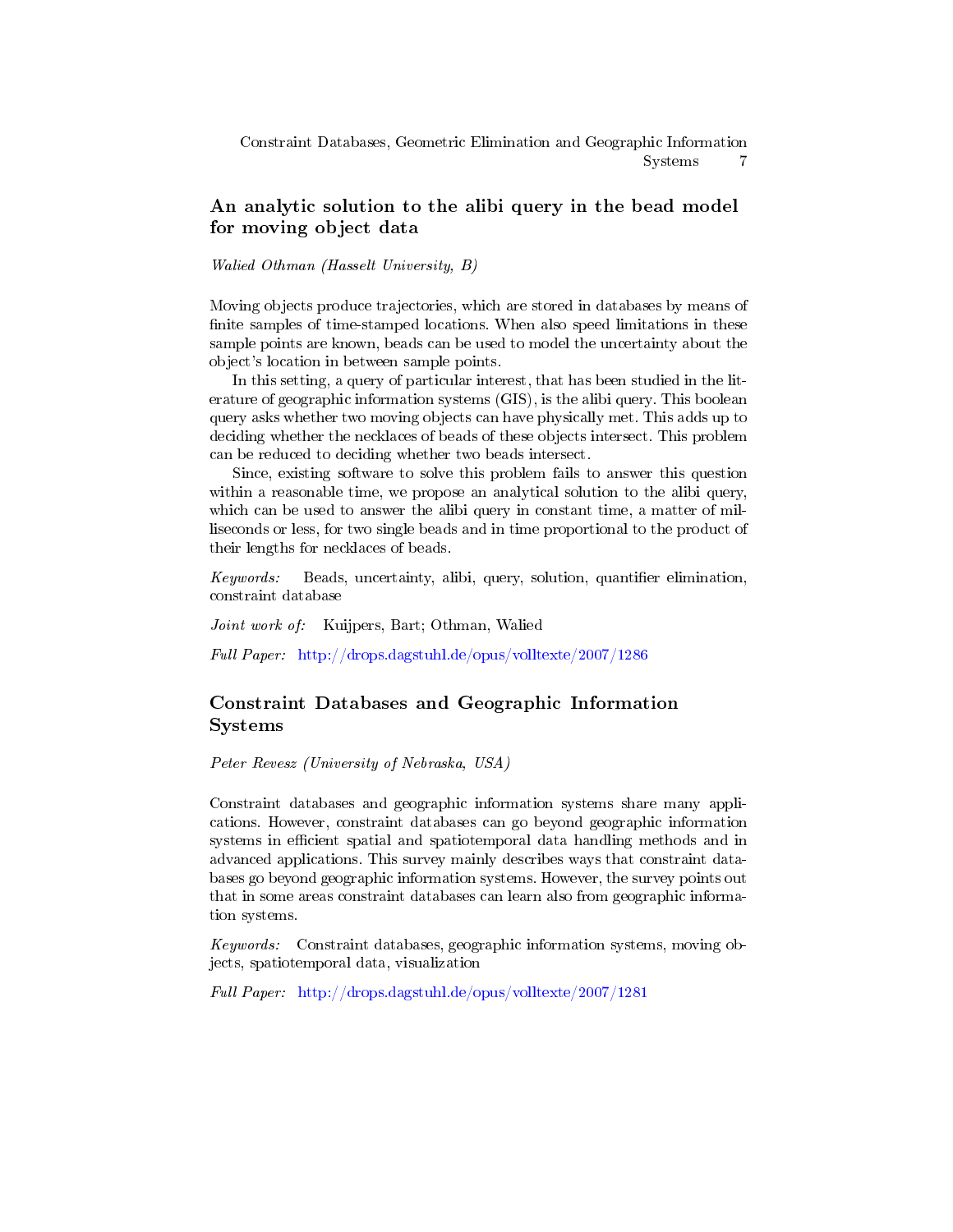### Geospatial Phenomena and Queries Modeled by GIS

Maria Andrea Rodriguez-Tastets (Universidad de Concepción, RCH)

An overview of data and queries modeled by GIS were presented. Issues about space modeling, spatial data modeling, qualitative spatial reasoning and spatiotemporal applications are discussed. Special attention were paid to field versus object modeling of space associated with constraint representations. For fieldbased modeling, the representation of spatio-temporal as continuos functions is a challenging area for constraint representation. In addition, using concepts borrowed from the theory of constraint satisfaction problems leads us to use constraints not only for data representation but for qualitative spatial reasoning.

Keywords: Geographic Information Systems, Spatial Data Modeling, Spatial reasoning

### Minimum work path problem

Takeshi Shirabe (TU Wien, A)

A new variant of the shortest path problem is introduced. It is one of finding a path that takes the least amount of pedaling work to cycle from an origin to a destination through a network situated on a hilly geography, where the bicycle is subject to a conservative force, gravity, as well as a nonconservative force, friction. In this setting, the cyclist's pedaling work to overcome the friction of each arc varies with the bicycle's kinetic energy and gravitational potential energy, which transform to one another. Thus while geometric characteristics of the network are invariable, arc weights representing required pedaling work are variable. The problem is formulated as a quadratic integer program and an approximation procedure is presented.

Keywords: Shortest path, physical constraints, dynamic programming

### REDLOG and its Possible Application for CDB/GIS

Thomas Sturm (Universität Passau, D)

The first part of the presentation gives overview on the REDUCE-based computer logic system REDLOG. We discuss real quantifier elimination methods their implementation in RDLOG and list successful appliations of these implementations. REDLOG provides quantifier elimination for many more domains including integers, p-adics, quantified propositional calculus, term algebras, and differential algebras. The REDLOG example management and information system REMIS is an online database with a web frontend containing input for